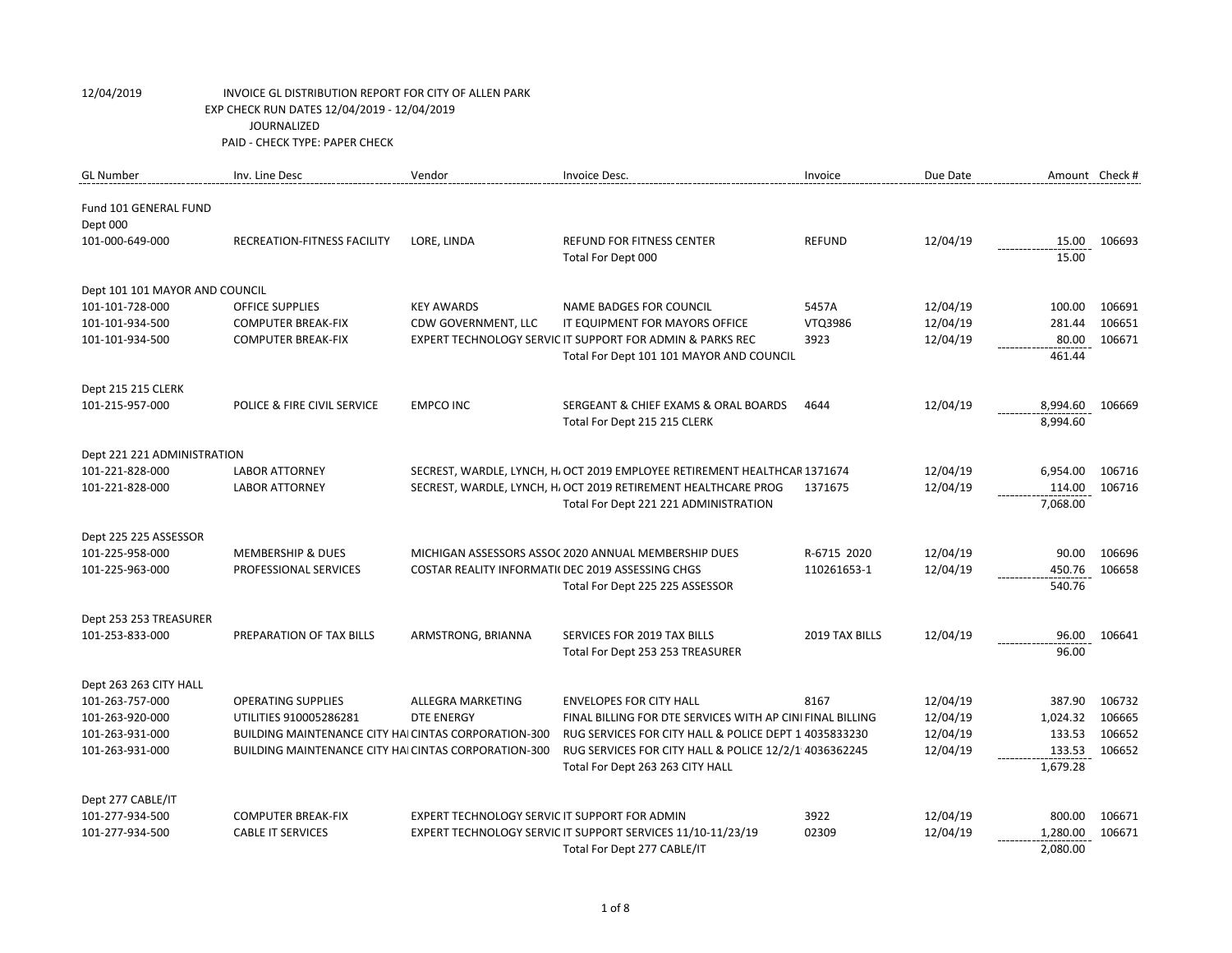| <b>GL Number</b>                          | Inv. Line Desc                                 | Vendor                                          | Invoice Desc.                                               | Invoice        | Due Date | Amount Check # |        |
|-------------------------------------------|------------------------------------------------|-------------------------------------------------|-------------------------------------------------------------|----------------|----------|----------------|--------|
| Dept 305 305 POLICE DEPARTMENT            |                                                |                                                 |                                                             |                |          |                |        |
| 101-305-729-000                           | <b>K-9 SUPPLIES</b>                            | CAHILL VETERINARY HOSPITA VET SERVICES FOR ENZO |                                                             | 111446         | 12/04/19 | 487.15         | 106650 |
| 101-305-729-000                           | K-9 SUPPLIES                                   | PET SUPPLIES PLUS                               | K-9 SUPPLIES                                                | 34819          | 12/04/19 | 55.34          | 106705 |
| 101-305-729-000                           | K-9 SUPPLIES                                   | PET SUPPLIES PLUS                               | <b>K-9 SUPPLIES</b>                                         | 34827          | 12/04/19 | 59.34          | 106705 |
| 101-305-757-000                           | <b>OPERATING SUPPLIES</b>                      |                                                 | NAKAGAWA MANUFACTURIN PRINTER TAPE FOR POLICE VEHICLES      | INV0049098     | 12/04/19 | 680.48         | 106698 |
| 101-305-761-000                           | PRISONER BOARD 35542                           | ONE HOUR MARTININZING                           | <b>CLEANING SERVICES ON PRISONER BLANKETS</b>               | NOV 11 2019    | 12/04/19 | 504.00         | 106700 |
| 101-305-853-000                           | <b>TELEPHONE</b>                               |                                                 | AMERICAN MESSAGING LLC CHAPLAIN PAGER 11/15-12/14/19        | Z1319539TK     | 12/04/19 | 16.43          | 106638 |
| 101-305-853-000                           | <b>TELEPHONE</b>                               | <b>VERIZON WIRELESS</b>                         | POLICE SERVICES 10/11-11/10/19                              | 9841957077     | 12/04/19 | 724.19         | 106726 |
| 101-305-934-500                           | <b>COMPUTER BREAK-FIX</b>                      | CDW GOVERNMENT, LLC                             | <b>PARTS</b>                                                | <b>VGB6267</b> | 12/04/19 | 786.50         | 106651 |
| 101-305-934-500                           | <b>COMPUTER BREAK-FIX</b>                      | CDW GOVERNMENT, LLC                             | IT PRODUCT POLICE DEPT                                      | <b>VTN1125</b> | 12/04/19 | 769.46         | 106651 |
| 101-305-934-500                           | <b>COMPUTER BREAK-FIX</b>                      | CDW GOVERNMENT, LLC                             | IT PRODUCT POLICE DEPT                                      | VSC3502        | 12/04/19 | 114.51         | 106651 |
| 101-305-935-000                           | COMPUTER SOFTWARE MAINTEN/ CDW GOVERNMENT, LLC |                                                 | IT PRODUCT POLICE DEPT                                      | VSC9235        | 12/04/19 | 966.54         | 106651 |
| 101-305-939-000                           | <b>VEHICLE MAINTENANCE</b>                     | <b>GLENDALE AUTO VALUE</b>                      | PARTS FOR 2017 FORD POLICE INTR VEHICLE                     | 359-179820     | 12/04/19 | 403.84         | 106677 |
| 101-305-939-000                           | <b>VEHICLE MAINTENANCE</b>                     | <b>GLENDALE AUTO VALUE</b>                      | <b>PARTS</b>                                                | 359-180271     | 12/04/19 | 215.98         | 106677 |
| 101-305-939-000                           | <b>VEHICLE MAINTENANCE</b>                     | <b>VILLAGE FORD</b>                             | <b>PARTS</b>                                                | 418761         | 12/04/19 | 128.45         | 106728 |
| 101-305-945-000                           | <b>EQUIPMENT</b>                               |                                                 | CMC GOVERNMENT SUPPLY LASER SIGHTS SHORTAGE PMT             | 5548749        | 12/04/19 | 0.47           | 106654 |
| 101-305-960-000                           | <b>EDUCATION &amp; TRAINING</b>                |                                                 | FAIRFIELD INN & SUITES GAYI LODGING FOR EDUCATIONAL SEMINAR | 76740696       | 12/04/19 | 85.00          | 106672 |
| 101-305-961-000                           | POL. TRAIN-ACT 302 ST. GRANT                   | <b>STATE OF MICHIGAN</b>                        | ED SEMINAR FOR DETECTIVE LAZUKS                             | 551-549803     | 12/04/19 | 190.00         | 106645 |
| 101-305-961-000                           | POL. TRAIN-ACT 302 ST. GRANT                   | <b>STATE OF MICHIGAN</b>                        | ED SEMINAR FOR DET LAZUKA                                   | 551-549724     | 12/04/19 | 480.00         | 106646 |
| 101-305-961-000                           | POL. TRAIN-ACT 302 ST. GRANT                   | <b>STATE OF MICHIGAN</b>                        | ED SEMINAR FOR DET LT SODEN                                 | 551-549764     | 12/04/19 | 480.00         | 106647 |
| 101-305-961-000                           | POL. TRAIN-ACT 302 ST. GRANT                   | <b>STATE OF MICHIGAN</b>                        | ED SEMINAR FOR DET LT SODEN                                 | 551-549817     | 12/04/19 | 190.00         | 106648 |
| 101-305-961-000                           | POL. TRAIN-ACT 302 ST. GRANT                   | <b>HITS INC</b>                                 | ED SEMINAR FOR OFC WINGER                                   | 6712           | 12/04/19 | 250.00         | 106685 |
|                                           |                                                |                                                 | Total For Dept 305 305 POLICE DEPARTMENT                    |                |          | 7,587.68       |        |
|                                           |                                                |                                                 |                                                             |                |          |                |        |
| Dept 340 340 FIRE DEPARTMENT              |                                                |                                                 |                                                             |                |          |                |        |
| 101-340-757-000                           | <b>OPERATING SUPPLIES</b>                      |                                                 | NETWORK SERVICES COMPAI OPERATING SUPPLIES FIRE DEPT        | 6615507-01     | 12/04/19 | 35.38          | 106699 |
| 101-340-757-000                           | <b>OPERATING SUPPLIES</b>                      | NETWORK SERVICES COMPAI OPERATING SUPPLIES      |                                                             | 6623155-00     | 12/04/19 | 224.61         | 106699 |
| 101-340-757-000                           | <b>OPERATING SUPPLIES</b>                      | NETWORK SERVICES COMPAI OPERATING SUPPLIES      |                                                             | 6623155-01     | 12/04/19 | 49.23          | 106699 |
| 101-340-805-000                           | AMBULANCE BILLING                              | <b>GEHRKE, ALEX</b>                             | REFUND FOR AMBULANCE SERVICES                               | <b>REFUND</b>  | 12/04/19 | 780.81         | 106676 |
| 101-340-805-000                           | AMBULANCE BILLING                              | SQUIERS, LEE                                    | REFUND FOR AMBULANCE SERVICES                               | <b>REFUND</b>  | 12/04/19 | 312.89         | 106721 |
| 101-340-931-000                           | <b>BUILDING MAINTENANCE</b>                    | <b>HADDIX ELECTRIC</b>                          | <b>BLDG MNT INSTALL LED LIGHTS</b>                          | 9803           | 12/04/19 | 4,925.00       | 106682 |
| 101-340-931-000                           | <b>BUILDING MAINTENANCE</b>                    | <b>HOME DEPOT</b>                               | <b>SUPPLIES</b>                                             | 623004         | 12/04/19 | 67.88          | 106687 |
| 101-340-931-000                           | <b>BUILDING MAINTENANCE</b>                    | QUINT PLUMBING HEATING II BLDG MNT FIRE DEPT    |                                                             | 63017          | 12/04/19 | 340.00         | 106709 |
| 101-340-939-000                           | <b>VEHICLE MAINTENANCE</b>                     | <b>GLENDALE AUTO VALUE</b>                      | <b>PARTS</b>                                                | 359-180271     | 12/04/19 | 215.98         | 106677 |
| 101-340-939-000                           | <b>VEHICLE MAINTENANCE</b>                     | <b>HALT FIRE</b>                                | <b>VEHICLE MNT FIRE DEPT</b>                                | SO086055       | 12/04/19 | 109.66         | 106683 |
|                                           |                                                |                                                 | Total For Dept 340 340 FIRE DEPARTMENT                      |                |          | 7,061.44       |        |
| Dept 445 445 DEPARTMENT OF PUBLIC SERVICE |                                                |                                                 |                                                             |                |          |                |        |
| 101-445-757-000                           | <b>CREDIT JOHN</b>                             | <b>SAM'S CLUB DIRECT</b>                        | SUPPLIES 10/15 & 10/29/19                                   | OCT 2019-2     | 12/04/19 | (40.00)        | 106713 |
| 101-445-768-000                           | <b>UNIFORMS</b>                                | CINTAS CORP. #0721                              | OCT 2019 UNIFORM SERVICES GARAGE DEPT 14032128155           |                | 12/04/19 | 50.77          | 106653 |
|                                           |                                                |                                                 |                                                             |                |          |                |        |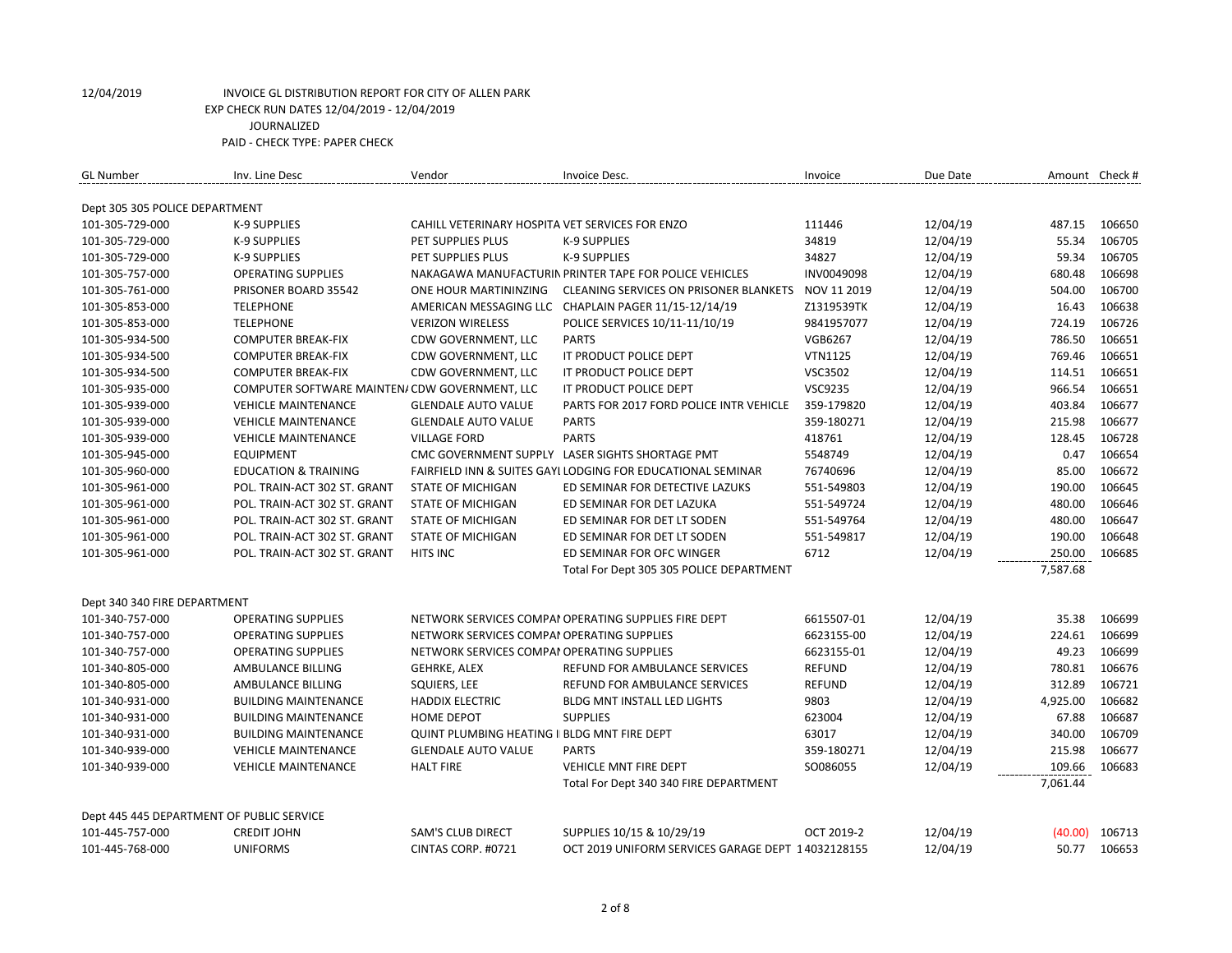| <b>GL Number</b>              | Inv. Line Desc                                                                 | Vendor                                             | Invoice Desc.                                                                          | Invoice         | Due Date | Amount Check # |        |
|-------------------------------|--------------------------------------------------------------------------------|----------------------------------------------------|----------------------------------------------------------------------------------------|-----------------|----------|----------------|--------|
| 101-445-768-000               | <b>UNIFORMS</b>                                                                | CINTAS CORP. #0721                                 | OCT 2019 UNIFORM SERVICES GARAGE DEPT 1 4032665940                                     |                 | 12/04/19 | 62.77          | 106653 |
| 101-445-768-000               | <b>UNIFORMS</b>                                                                | CINTAS CORP. #0721                                 | OCT 2019 UNIFORM SERVICES GARAGE DEPT 1 4033216266                                     |                 | 12/04/19 | 50.77          | 106653 |
| 101-445-768-000               | <b>UNIFORMS</b>                                                                | CINTAS CORP. #0721                                 | OCT 2019 UNIFORM SERVICES GARGAGE DEPT 4033784175                                      |                 | 12/04/19 | 62.77          | 106653 |
| 101-445-768-000               | <b>UNIFORMS</b>                                                                | CINTAS CORP. #0721                                 | OCT 2019 UNIFORM SERVICES GARAGE 10/2/1! 4031562996                                    |                 | 12/04/19 | 62.77          | 106653 |
| 101-445-786-000               | <b>TRAFFIC SUPPLIES</b>                                                        | DORNBOS SIGN & SAFETY, IN SUPPLIES                 |                                                                                        | <b>INV47167</b> | 12/04/19 | 291.20         | 106662 |
| 101-445-931-000               | <b>BUILDING MAINTENANCE</b>                                                    |                                                    | GEE & MISSLER HEATING & A LABOR & PARTS REPAIRS DPS UNIT HAS BAD CI 51201              |                 | 12/04/19 | 682.70         | 106675 |
| 101-445-931-000               | <b>BUILDING MAINTENANCE</b>                                                    | <b>LAROY DOOR</b>                                  | SERVICE CALL & REPAIRS REPLACE OUTSIDE BU 66748                                        |                 | 12/04/19 | 613.00         | 106692 |
| 101-445-931-000               | <b>BUILDING MAINTENANCE</b>                                                    |                                                    | MCCLELLAN OVERHEAD DOO REMOVE AND INSTALL NEW ROLLING DOOR PA 11919                    |                 | 12/04/19 | 2,087.50       | 106695 |
| 101-445-931-000               | <b>BUILDING MAINTENANCE</b>                                                    | PRINCIPAL PLUMBING                                 | SERVICES ON WATER DEPT METER ROOM                                                      | 11072019        | 12/04/19 | 1,326.00       | 106706 |
| 101-445-931-000               | <b>BUILDING MAINTENANCE</b>                                                    | <b>STEVEN M YOPS</b>                               | REPAIRS ON HEAT ERRATIC DPS BLDG                                                       | 0152            | 12/04/19 | 295.00         | 106722 |
| 101-445-939-000               | <b>VEHICLE MAINTENANCE</b>                                                     | BELL EQUIPMENT CO.                                 | <b>PARTS</b>                                                                           | 0162631         | 12/04/19 | 1,147.12       | 106644 |
| 101-445-939-000               | <b>VEHICLE MAINTENANCE</b>                                                     | FLEETPRIDE, INC.                                   | <b>PARTS</b>                                                                           | 40719407        | 12/04/19 | 259.91         | 106673 |
| 101-445-939-000               | <b>VEHICLE MAINTENANCE</b>                                                     | <b>GLENDALE AUTO VALUE</b>                         | <b>PARTS</b>                                                                           | 359-175935      | 12/04/19 | 21.16          | 106677 |
| 101-445-939-000               | <b>VEHICLE MAINTENANCE</b>                                                     | <b>GLENDALE AUTO VALUE</b>                         | <b>PARTS</b>                                                                           | 359-180271      | 12/04/19 | 215.98         | 106677 |
| 101-445-939-000               | <b>VEHICLE MAINTENANCE</b>                                                     | WILLIAM F. SELL & SON                              | <b>SUPPLIES</b>                                                                        | 356110          | 12/04/19 | 28.86          | 106717 |
| 101-445-939-000               | <b>VEHICLE MAINTENANCE</b>                                                     | WILLIAM F. SELL & SON                              | <b>PARTS CREDIT</b>                                                                    | 356416          | 12/04/19 | (74.73)        | 106717 |
|                               |                                                                                |                                                    | Total For Dept 445 445 DEPARTMENT OF PUBLIC SERVICE                                    |                 |          | 7,143.55       |        |
|                               |                                                                                |                                                    |                                                                                        |                 |          |                |        |
| Dept 707 707 PARKS & REC      |                                                                                |                                                    |                                                                                        |                 |          |                |        |
| 101-707-931-000               | <b>BUILDING MAINTENANCE</b>                                                    | <b>QUINT PLUMBING HEATING I WINTERIZED 4 PARKS</b> |                                                                                        | 63045           | 12/04/19 | 560.00         | 106709 |
| 101-707-935-000               |                                                                                |                                                    | COMPUTER SOFTWARE MAINTEN/ EXPERT TECHNOLOGY SERVIC IT SUPPORT FOR ADMIN & PARKS REC   | 3923            | 12/04/19 | 40.00          | 106671 |
| 101-707-935-000               | COMPUTER SOFTWARE MAINTEN/ SOUTHERN MICHIGAN INFOR IT SERVICES FOR PARKS & REC |                                                    |                                                                                        | 3913            | 12/04/19 | 120.00         | 106720 |
| 101-707-935-000               |                                                                                |                                                    | COMPUTER SOFTWARE MAINTEN/SOUTHERN MICHIGAN INFOR IT SERVICES PARKS & REC REC PRO MTG  | 3890            | 12/04/19 | 160.00         | 106720 |
| 101-707-935-000               |                                                                                |                                                    | COMPUTER SOFTWARE MAINTEN/SOUTHERN MICHIGAN INFOR IT SERVICES PARKS & REC 9/18-9/27/19 | 3880            | 12/04/19 | 360.00         | 106720 |
| 101-707-935-000               |                                                                                |                                                    | COMPUTER SOFTWARE MAINTEN/SOUTHERN MICHIGAN INFOR IT SERVICES REC PRO CONNECTION       | 3923            | 12/04/19 | 40.00          | 106720 |
| 101-707-939-000               | <b>VEHICLE MAINTENANCE</b>                                                     | <b>BARGAIN TIRE CO</b>                             | <b>SERVICES</b>                                                                        | 1118            | 12/04/19 | 145.00         | 106643 |
| 101-707-939-000               | <b>VEHICLE MAINTENANCE</b>                                                     | <b>GLENDALE AUTO VALUE</b>                         | <b>PARTS</b>                                                                           | 359-180044      | 12/04/19 | 105.36         | 106677 |
| 101-707-939-000               | <b>VEHICLE MAINTENANCE</b>                                                     | <b>GLENDALE AUTO VALUE</b>                         | <b>PARTS</b>                                                                           | 359-180059      | 12/04/19 | 169.14         | 106677 |
| 101-707-939-000               | <b>VEHICLE MAINTENANCE</b>                                                     | <b>GLENDALE AUTO VALUE</b>                         | <b>PARTS</b>                                                                           | 359-180271      | 12/04/19 | 215.98         | 106677 |
| 101-707-939-000               | <b>VEHICLE MAINTENANCE</b>                                                     | WILLIAM F. SELL & SON                              | <b>PARTS</b>                                                                           | 363734          | 12/04/19 | 17.12          | 106717 |
| 101-707-939-000               | <b>VEHICLE MAINTENANCE</b>                                                     | WILLIAM F. SELL & SON                              | <b>PARTS</b>                                                                           | 363624          | 12/04/19 | 165.06         | 106717 |
| 101-707-962-000               | <b>MISCELLANEOUS</b>                                                           | HAWKINS, PAT                                       | REIMBURSEMENT FOR MILEAGE 11/8-11/22/1! REIMBURSEMENT                                  |                 | 12/04/19 | 91.49          | 106684 |
|                               |                                                                                |                                                    | Total For Dept 707 707 PARKS & REC                                                     |                 |          | 2,189.15       |        |
|                               |                                                                                |                                                    |                                                                                        |                 |          |                |        |
| Dept 751 751 COMMUNITY CENTER |                                                                                |                                                    |                                                                                        |                 |          |                |        |
| 101-751-757-000               | <b>OPERATING SUPPLIES</b>                                                      | <b>CORRIGAN OIL CO</b>                             | PROPANE ICE ARENA                                                                      | 0373021-IN      | 12/04/19 | 76.00          | 106657 |
| 101-751-757-000               | <b>OPERATING SUPPLIES</b>                                                      | <b>GORDON FOOD SERV.</b>                           | SUPPLIES FOR PARKS & REC                                                               | 846152904       | 12/04/19 | 10.97          | 106679 |
| 101-751-757-000               | <b>OPERATING SUPPLIES</b>                                                      | GORDON FOOD SERV.                                  | <b>SUPPLIES PARKS &amp; REC</b>                                                        | 846152767       | 12/04/19 | 364.89         | 106679 |
| 101-751-757-000               | <b>OPERATING SUPPLIES</b>                                                      | GORDON FOOD SERV.                                  | <b>SUPPLIES PARKS &amp; REC</b>                                                        | 846152946       | 12/04/19 | 193.94         | 106679 |
| 101-751-757-000               | <b>OPERATING SUPPLIES</b>                                                      | PEPSI COLA                                         | SUPPLIES FOR COMMUNITY CENTER                                                          | 51971160        | 12/04/19 | 865.46         | 106704 |
| 101-751-757-000               | <b>OPERATING SUPPLIES</b>                                                      | <b>SAM'S CLUB DIRECT</b>                           | SUPPLIES 10/15 & 10/29/19                                                              | OCT 2019-2      | 12/04/19 | 224.00         | 106713 |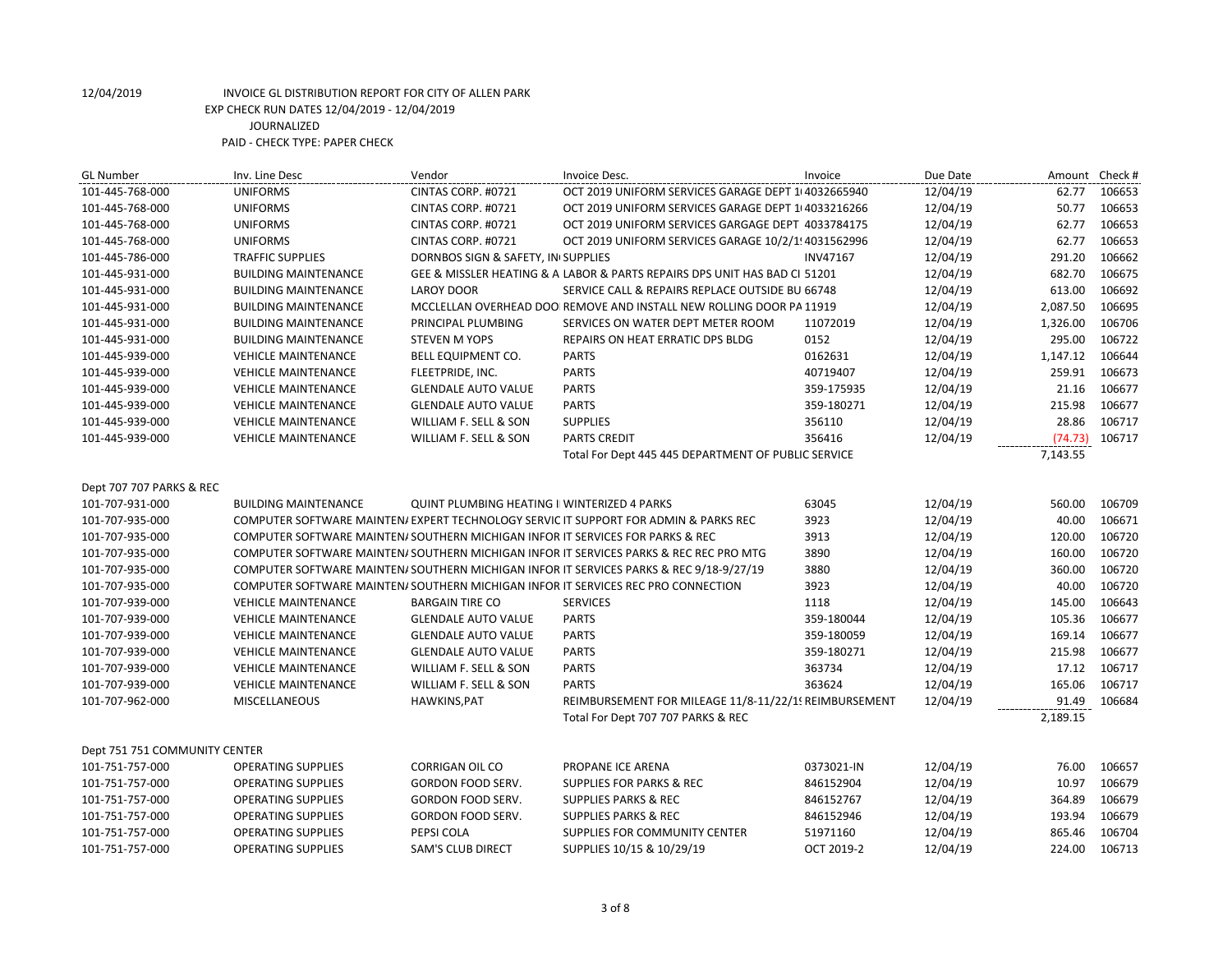| <b>GL Number</b>                                                     | Inv. Line Desc               | Vendor                                           | Invoice Desc.                                                                                                               | Invoice           | Due Date | Amount Check #       |        |
|----------------------------------------------------------------------|------------------------------|--------------------------------------------------|-----------------------------------------------------------------------------------------------------------------------------|-------------------|----------|----------------------|--------|
| 101-751-757-000                                                      | <b>OPERATING SUPPLIES</b>    | <b>SYSCO DETROIT LLC</b>                         | <b>SUPPLIES FOR PARKS &amp; REC</b>                                                                                         | 358034226         | 12/04/19 | 379.13               | 106723 |
| 101-751-816-000                                                      | PROF. SERV. - OTHER          |                                                  | SOUTHERN MICHIGAN INFOR IT SERVICES FOR PARKS & REC                                                                         | 3913              | 12/04/19 | 80.00                | 106720 |
| 101-751-816-000                                                      | PROF. SERV. - OTHER          |                                                  | SOUTHERN MICHIGAN INFOR IT SERVICES PARKS & REC 9/18-9/27/19                                                                | 3880              | 12/04/19 | 560.00               | 106720 |
| 101-751-920-000                                                      | <b>UTILITIES</b>             | <b>ALLEN PARK WATER</b>                          | WATER BILL COMM CTR 10/1-11/1/19                                                                                            | 401-WH158-00      | 12/04/19 | 1,569.75             | 106639 |
| 101-751-931-000                                                      | <b>BUILDING MAINTENANCE</b>  |                                                  | MCCLELLAN OVERHEAD DOO REMOVE AND INSTALL NEW ROLLING DOOR PA 11919                                                         |                   | 12/04/19 | 2,087.50             | 106695 |
| 101-751-931-000                                                      | <b>BUILDING MAINTENANCE</b>  | NETWORK SERVICES COMPAI SUPPLIES FOR PARKS & REC |                                                                                                                             | 6623303-00        | 12/04/19 | 305.94               | 106699 |
| 101-751-931-000                                                      | <b>BUILDING MAINTENANCE</b>  | NETWORK SERVICES COMPAI SUPPLIES FOR PARKS & REC |                                                                                                                             | 6623303-01        | 12/04/19 | 97.15                | 106699 |
| 101-751-931-000                                                      | <b>BUILDING MAINTENANCE</b>  | <b>ORKIN</b>                                     | SERVICES COMM CTR                                                                                                           | 187001073         | 12/04/19 | 80.03                | 106703 |
| 101-751-934-000                                                      | <b>EQUIPMENT MAINTENANCE</b> | <b>GRAINGER</b>                                  | <b>SUPPLIES</b>                                                                                                             | 9365149575        | 12/04/19 | 146.40               | 106681 |
| 101-751-934-000                                                      | <b>EQUIPMENT MAINTENANCE</b> | SERV-ICE REFRIGERATION, IN SUPPLIES FOR COMM CTR |                                                                                                                             | AP206811          | 12/04/19 | 426.26               | 106718 |
|                                                                      |                              |                                                  | Total For Dept 751 751 COMMUNITY CENTER                                                                                     |                   |          | 7,467.42             |        |
| Dept 803 HISTORICAL                                                  |                              |                                                  |                                                                                                                             |                   |          |                      |        |
| 101-803-801-001                                                      | LAWN & SNOW SERVICES         |                                                  | JOHN'S LANDSCAPING & SNO OCT 2019 LAWN CARE FOR HISTORICAL BLDG 21992                                                       |                   | 12/04/19 | 105.00               | 106689 |
|                                                                      |                              |                                                  | Total For Dept 803 HISTORICAL                                                                                               |                   |          | 105.00               |        |
|                                                                      |                              |                                                  | Total For Fund 101 GENERAL FUND                                                                                             |                   |          | 52,489.32            |        |
| <b>Fund 202 MAJOR STREET FUND</b><br>Dept 479 PRESERVATION - STREETS |                              |                                                  |                                                                                                                             |                   |          |                      |        |
| 202-479-820-000                                                      | <b>ENGINEERING</b>           |                                                  | PROFESSIONAL SERVICE IND I PROF SERVICES FOR ROAD REPAIRS AS NEEDED BR00670206<br>Total For Dept 479 PRESERVATION - STREETS |                   | 12/04/19 | 3,181.28<br>3,181.28 | 106707 |
|                                                                      |                              |                                                  | Total For Fund 202 MAJOR STREET FUND                                                                                        |                   |          | 3,181.28             |        |
| Fund 203 LOCAL STREET FUND                                           |                              |                                                  |                                                                                                                             |                   |          |                      |        |
| Dept 479 PRESERVATION - STREETS                                      |                              |                                                  |                                                                                                                             |                   |          |                      |        |
| 203-479-714-000                                                      | ROUTINE MAINTENANCE          |                                                  | SCODELLAR CONSTRUCTION I JOB RV-190 PMT #1 2019 JOINT SEALING                                                               | <b>JOB RV-190</b> | 12/04/19 | 37,000.00            | 106714 |
| 203-479-801-215                                                      |                              |                                                  | PROF'L SERVICES - NON-MOTORIZI SCODELLAR CONSTRUCTION I JOB RV-190 PMT #1 2019 JOINT SEALING                                | <b>JOB RV-190</b> | 12/04/19 | 47,410.32            | 106714 |
|                                                                      |                              |                                                  | Total For Dept 479 PRESERVATION - STREETS                                                                                   |                   |          | 84,410.32            |        |
| Dept 483 ADMINISTRATION - STREETS                                    |                              |                                                  |                                                                                                                             |                   |          |                      |        |
| 203-483-820-000                                                      | <b>ENGINEERING</b>           | <b>BUCCILLI GROUP, LLC</b>                       | INSPECTIONS SERVICES LOCAL RDS 11/4-11/9/13756                                                                              |                   | 12/04/19 | 2,322.00             | 106649 |
| 203-483-820-000                                                      | <b>ENGINEERING</b>           | <b>BUCCILLI GROUP, LLC</b>                       | INSPECTION SERVICES LOCAL RDS 10/28-11/1/: 3748                                                                             |                   | 12/04/19 | 3,348.00             | 106649 |
| 203-483-820-000                                                      | ENGINEERING                  | <b>BUCCILLI GROUP, LLC</b>                       | INSPECITON SERVICES 11/11-11/15/19                                                                                          | 3770              | 12/04/19 | 1,188.00             | 106649 |
|                                                                      |                              |                                                  | Total For Dept 483 ADMINISTRATION - STREETS                                                                                 |                   |          | 6,858.00             |        |
|                                                                      |                              |                                                  | Total For Fund 203 LOCAL STREET FUND                                                                                        |                   |          | 91,268.32            |        |

Fund 226 RUBBISH FUND Dept 450 450 RUBBISH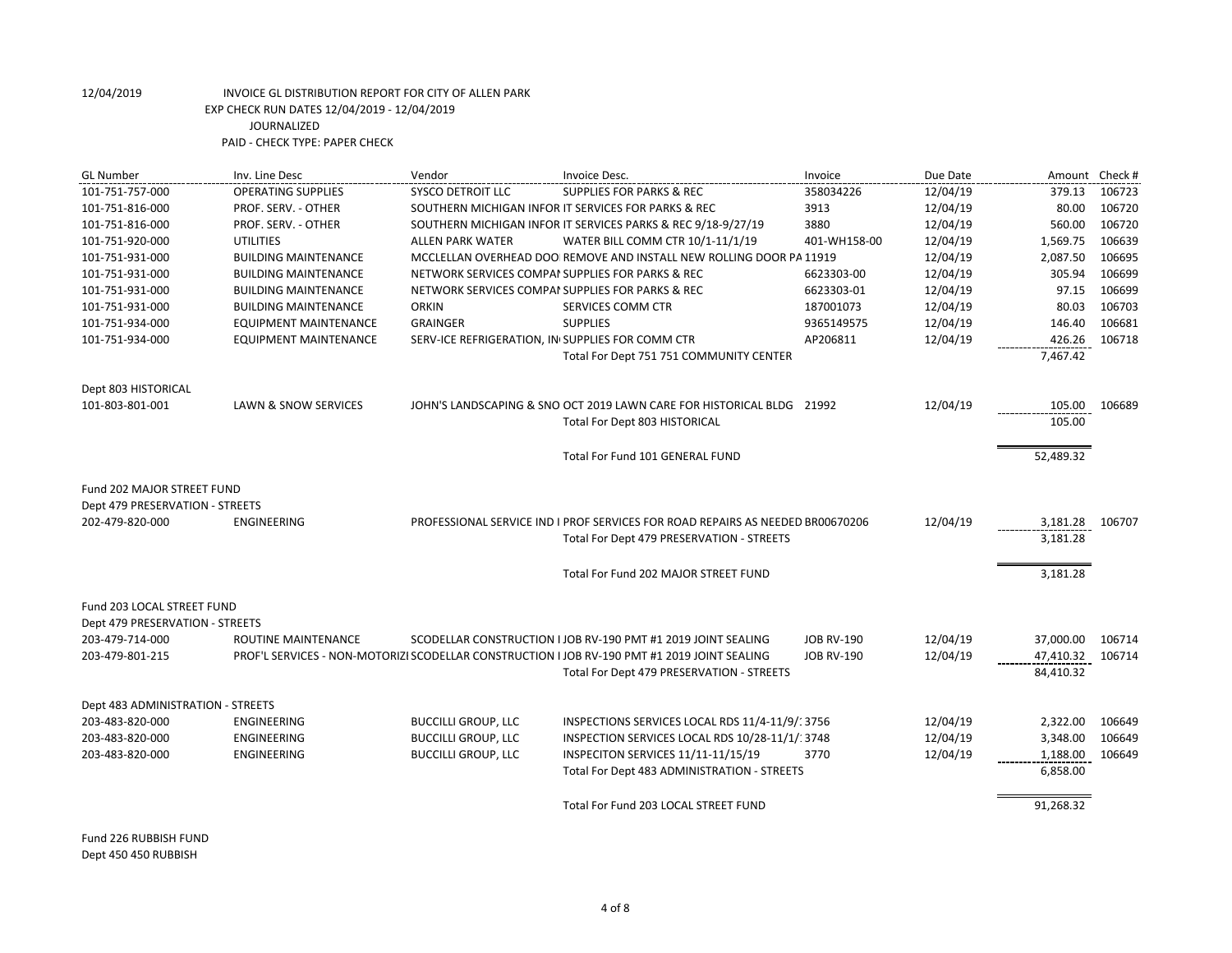| <b>GL Number</b>                 | Inv. Line Desc                                   | Vendor                                       | Invoice Desc.                                         | Invoice         | Due Date | Amount Check #     |        |
|----------------------------------|--------------------------------------------------|----------------------------------------------|-------------------------------------------------------|-----------------|----------|--------------------|--------|
| 226-450-819-000                  | <b>WASTE DISPOSAL</b>                            | RIVERVIEW, CITY OF                           | OCT 2019 DEMO SERVICES                                | 84297           | 12/04/19 | 395.46             | 106711 |
| 226-450-819-000                  | <b>WASTE DISPOSAL</b>                            | RIVERVIEW, CITY OF                           | OCT 2019 WOOD DISPOSAL                                | 84298           | 12/04/19 | 1,191.71           | 106711 |
|                                  |                                                  |                                              | Total For Dept 450 450 RUBBISH                        |                 |          | 1,587.17           |        |
|                                  |                                                  |                                              | Total For Fund 226 RUBBISH FUND                       |                 |          | 1,587.17           |        |
| Fund 249 BUILDING FUND           |                                                  |                                              |                                                       |                 |          |                    |        |
| Dept 371 371 BUILDING DEPARTMENT |                                                  |                                              |                                                       |                 |          |                    |        |
| 249-371-939-000                  | <b>VEHICLE MAINTENANCE</b>                       | <b>GLENDALE AUTO VALUE</b>                   | PARTS FOR 2005 FORD PICKUP                            | 359-179996      | 12/04/19 | 67.49              | 106677 |
|                                  |                                                  |                                              | Total For Dept 371 371 BUILDING DEPARTMENT            |                 |          | 67.49              |        |
|                                  |                                                  |                                              | Total For Fund 249 BUILDING FUND                      |                 |          | 67.49              |        |
| Fund 250 DDA OPERATING           |                                                  |                                              |                                                       |                 |          |                    |        |
| Dept 000                         |                                                  |                                              |                                                       |                 |          |                    |        |
| 250-000-931-000                  | <b>BUILDING MAINTENANCE</b>                      | WISNIEWSKI, ANTONIA                          | DDA OFFICE CLEANING 11/9 & 11/23/19                   | <b>NOV 2019</b> | 12/04/19 | 80.00              | 106733 |
| 250-000-960-000                  | MARKETING/PROMOTIONS                             |                                              | HOFBAUER ENTERPRISES LLC WEBSITE DEVELOPEMNT 3 OF 4   | AP003           | 12/04/19 | 3,500.00           | 106686 |
| 250-000-962-000                  | <b>MISCELLANEOUS</b>                             | DOWNRIVER PEST CONTROL NOV 2019 PEST CONTROL |                                                       | <b>NOV 2019</b> | 12/04/19 | 330.00             | 106663 |
| 250-000-975-000                  | DESIGN COMMITTEE ALLEN SIDE KA DESIGNS KYLE ALEF |                                              | DESIGN ASSISTANCE 6736 ALLEN RD<br>Total For Dept 000 | 19016           | 12/04/19 | 500.00<br>4,410.00 | 106690 |
|                                  |                                                  |                                              |                                                       |                 |          |                    |        |
|                                  |                                                  |                                              | Total For Fund 250 DDA OPERATING                      |                 |          | 4,410.00           |        |
| Fund 266 DRUG FORFEITURE - STATE |                                                  |                                              |                                                       |                 |          |                    |        |
| Dept 000                         |                                                  |                                              |                                                       |                 |          |                    |        |
| 266-000-984-000                  | COMPUTER EQUIPMENT/SOFTWA THOMSON REUTERS-WEST   |                                              | WEST INFO CHARGES 10/1-10/31/19                       | 841213716       | 12/04/19 | 206.17             | 106725 |
|                                  |                                                  |                                              | Total For Dept 000                                    |                 |          | 206.17             |        |
|                                  |                                                  |                                              | Total For Fund 266 DRUG FORFEITURE - STATE            |                 |          | 206.17             |        |
| Fund 271 LIBRARY                 |                                                  |                                              |                                                       |                 |          |                    |        |
| Dept 000                         |                                                  |                                              |                                                       |                 |          |                    |        |
| 271-000-726-000                  | <b>WORKERS COMPENSATION INS</b>                  | LOWER HURON SUPPLY CO. SUPPLIES FOR LIBRARY  |                                                       | 43927           | 12/04/19 | 393.82             | 106694 |
| 271-000-757-000                  | <b>OPERATING SUPPLIES</b>                        | TOBIAS, MELISSA BEHRING                      | FAIRY GODMOTHER MUSIC 12/14/19                        | AP201912        | 12/04/19 | 250.00             | 106664 |
| 271-000-757-000                  | <b>OPERATING SUPPLIES</b>                        | ROBINETT, KRISTY                             | ASTROLOGY PROG 12/10/19                               | <b>INV 100</b>  | 12/04/19 | 150.00             | 106712 |
| 271-000-828-000                  | <b>MATERIALS</b>                                 | <b>BAKER &amp; TAYLOR</b>                    | <b>MATERIALS FOR LIBRARY</b>                          | 2034934201      | 12/04/19 | 91.71              | 106642 |
| 271-000-828-000                  | <b>MATERIALS</b>                                 | THE LIBRARY NETWORK                          | MAGAZINE SUBSCRIPTION RENEWAL 2019-202 65349          |                 | 12/04/19 | 1,721.78           | 106724 |
|                                  |                                                  |                                              | Total For Dept 000                                    |                 |          | 2,607.31           |        |
|                                  |                                                  |                                              | <b>Total For Fund 271 LIBRARY</b>                     |                 |          | 2,607.31           |        |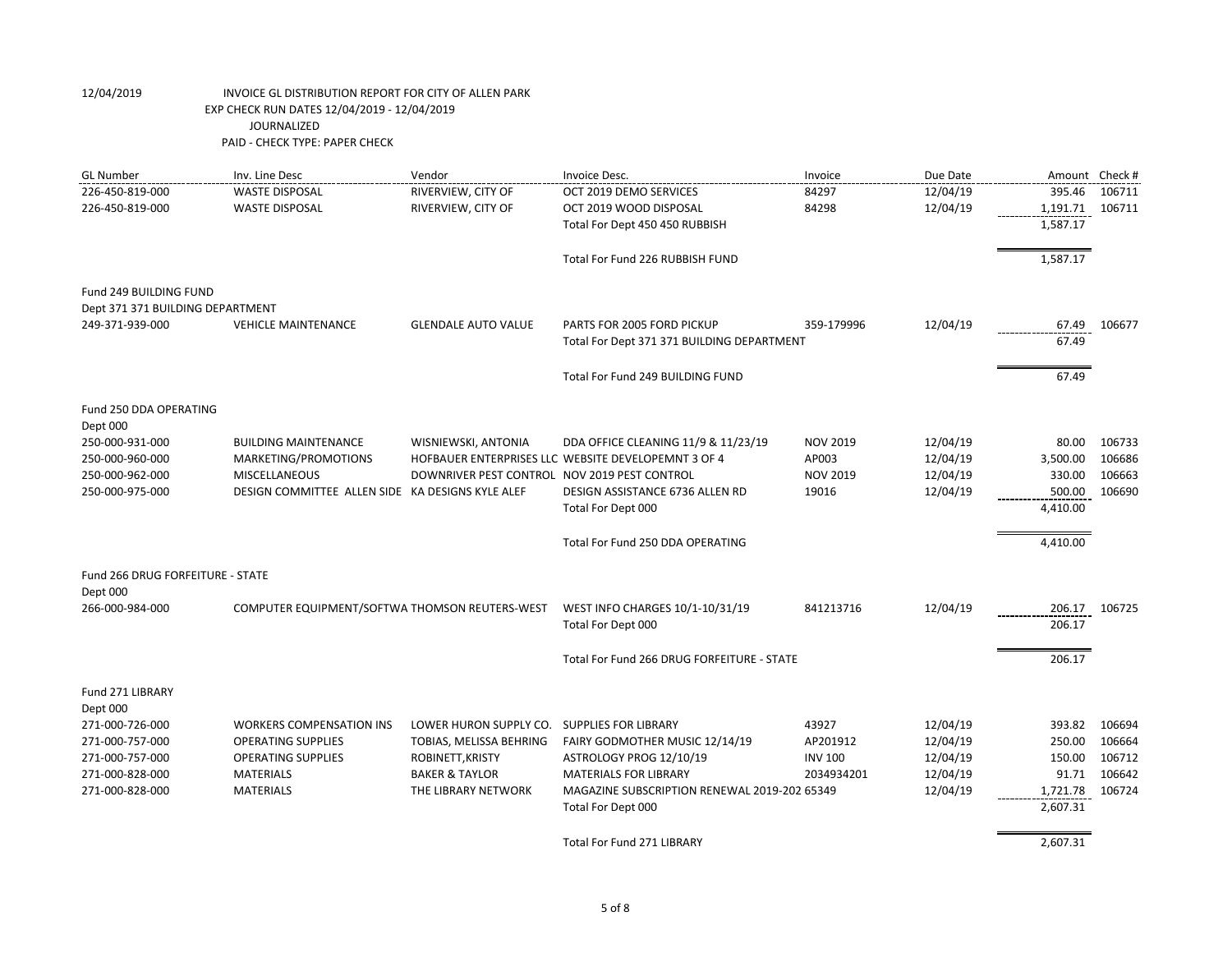| <b>GL Number</b>              | Inv. Line Desc                    | Vendor                                              | Invoice Desc.                                                                                            | Invoice          | Due Date | Amount Check # |        |
|-------------------------------|-----------------------------------|-----------------------------------------------------|----------------------------------------------------------------------------------------------------------|------------------|----------|----------------|--------|
| Fund 401 CAPITAL PROJECT FUND |                                   |                                                     |                                                                                                          |                  |          |                |        |
| Dept 000                      |                                   |                                                     |                                                                                                          |                  |          |                |        |
| 401-000-985-004               | CAPITAL OUTLAY - PARKS & REC      | PLAYCORE WISCONSIN INC                              | RUBBER TILE FOR HUMPTY DUMPTY PARK                                                                       | PJI-0128625      | 12/04/19 | 25,514.00      | 106674 |
|                               |                                   |                                                     | Total For Dept 000                                                                                       |                  |          | 25,514.00      |        |
|                               |                                   |                                                     |                                                                                                          |                  |          |                |        |
|                               |                                   |                                                     | Total For Fund 401 CAPITAL PROJECT FUND                                                                  |                  |          | 25,514.00      |        |
|                               |                                   |                                                     |                                                                                                          |                  |          |                |        |
| Fund 592 WATER & SEWER        |                                   |                                                     |                                                                                                          |                  |          |                |        |
| Dept 000                      |                                   |                                                     |                                                                                                          |                  |          |                |        |
| 592-000-275-000               | 10-WATER                          | JOSEPH R. PATTERSON                                 | UB REFUND FOR ACCOUNT: 032-CI146-51                                                                      | <b>REFUND</b>    | 12/04/19 | 173.18         | 106697 |
|                               |                                   |                                                     | Total For Dept 000                                                                                       |                  |          | 173.18         |        |
|                               |                                   |                                                     |                                                                                                          |                  |          |                |        |
| Dept 600 WATER                |                                   |                                                     |                                                                                                          |                  |          |                |        |
| 592-600-745-400               | <b>METER MAINTENANCE</b>          | ETNA SUPPLY COMPANY                                 | <b>PARTS</b>                                                                                             | S103315231.002   | 12/04/19 | 4,220.00       | 106670 |
| 592-600-748-000               | <b>HYDRANT MAINTENANCE</b>        | <b>CORE &amp; MAIN LP</b>                           | <b>PARTS</b>                                                                                             | L416062          | 12/04/19 | 949.02         | 106656 |
| 592-600-748-000               | <b>HYDRANT MAINTENANCE</b>        | CORE & MAIN LP                                      | <b>SUPPLIES</b>                                                                                          | L535233          | 12/04/19 | 299.37         | 106656 |
| 592-600-748-000               | <b>HYDRANT MAINTENANCE</b>        | CORE & MAIN LP                                      | <b>SUPPLIES</b>                                                                                          | L533497          | 12/04/19 | 390.78         | 106656 |
| 592-600-873-000               | <b>MAIN MAINTENANCE</b>           | CORE & MAIN LP                                      | <b>PARTS</b>                                                                                             | L438870          | 12/04/19 | 2,680.82       | 106656 |
| 592-600-873-000               | <b>MAIN MAINTENANCE</b>           | CORE & MAIN LP                                      | <b>PARTS</b>                                                                                             | L458013          | 12/04/19 | 515.28         | 106656 |
| 592-600-873-000               | <b>MAIN MAINTENANCE</b>           | CORE & MAIN LP                                      | <b>SUPPLIES</b>                                                                                          | L537178          | 12/04/19 | 304.28         | 106656 |
| 592-600-873-000               | <b>MAIN MAINTENANCE</b>           | CORE & MAIN LP                                      | <b>SUPPLIES</b>                                                                                          | L540599          | 12/04/19 | 399.54         | 106656 |
| 592-600-939-000               | <b>VEHICLE MAINTENANCE</b>        | <b>BARGAIN TIRE CO</b>                              | <b>PARTS</b>                                                                                             | 1271             | 12/04/19 | 764.00         | 106643 |
| 592-600-939-000               | <b>VEHICLE MAINTENANCE</b>        | <b>CYNERGY</b>                                      | <b>SUPPLIES</b>                                                                                          | 33341            | 12/04/19 | 476.00         | 106659 |
| 592-600-939-000               | <b>VEHICLE MAINTENANCE</b>        | FLEETPRIDE, INC.                                    | <b>PARTS</b>                                                                                             | 40431114         | 12/04/19 | 29.96          | 106673 |
| 592-600-939-000               | <b>VEHICLE MAINTENANCE</b>        | <b>GLENDALE AUTO VALUE</b>                          | <b>PARTS</b>                                                                                             | 359-180000       | 12/04/19 | 112.56         | 106677 |
| 592-600-939-000               | <b>VEHICLE MAINTENANCE</b>        | <b>VILLAGE FORD</b>                                 | <b>PARTS</b>                                                                                             | 419840           | 12/04/19 | 62.71          | 106728 |
| 592-600-939-000               | <b>VEHICLE MAINTENANCE</b>        | POMP'S TIRE SERVICE INC                             | <b>PARTS</b>                                                                                             | 1470001152       | 12/04/19 | 680.00         | 106729 |
| 592-600-978-004               | <b>CROSS CONNECTION PROGRAM</b>   | HYDRO DESIGNS, INC.                                 | NOV 2019 CROSS CONNECTION PROG COMMEI 0055385-IN                                                         |                  | 12/04/19 | 1,500.00       | 106688 |
| 592-600-978-004               | <b>CROSS CONNECTION PROGRAM</b>   | HYDRO DESIGNS, INC.                                 | NOV 2019 CROSS CONNECTION SERV RESIDENT 0055151-IN                                                       |                  | 12/04/19 | 4,934.00       | 106688 |
|                               |                                   |                                                     | Total For Dept 600 WATER                                                                                 |                  |          | 18,318.32      |        |
|                               |                                   |                                                     |                                                                                                          |                  |          |                |        |
| Dept 601 601 SEWER            |                                   |                                                     |                                                                                                          |                  |          |                |        |
| 592-601-757-000               | <b>OPERATING SUPPLIES</b>         | <b>SMART BILL</b>                                   | DEC 2019 WATER BILLS & SUPPLIES                                                                          | 39894-S          | 12/04/19 | 1,928.59       | 106719 |
| 592-601-907-300               | <b>EXCESS FLOW- WAYNE COUNTY</b>  | <b>DUWA</b>                                         | SEPT EXCESS FLOW APPLY TO CREDIT ON ACCT 0000300433                                                      |                  | 12/04/19 | 0.00           | 106666 |
| 592-601-907-300               | <b>EXCESS FLOW- WAYNE COUNTY</b>  | <b>DUWA</b>                                         | NOV 2019 FIXED EXCESS FLOW CHARGES                                                                       | 0000300566       | 12/04/19 | 6,934.58       | 106666 |
| 592-601-908-000               | <b>IWC CHARGES- DETROIT</b>       | <b>GREAT LAKES WATER AUTHO OCT 2019 IWC CHARGES</b> |                                                                                                          | <b>OCTIWC</b>    | 12/04/19 | 1,532.83       | 106661 |
| 592-601-927-060               | SEWAGE DISPOSAL- WAYNE COUN DUWA  |                                                     | OCT 2019 SEWAGE CHARGES                                                                                  | <b>OCTSEWAGE</b> | 12/04/19 | 57,258.59      | 106667 |
| 592-601-939-100               | <b>VEHICLE MAINTENANCE</b>        | <b>GLENDALE AUTO VALUE</b>                          | <b>PARTS</b>                                                                                             | 359-180271       | 12/04/19 | 215.98         | 106677 |
| 592-601-940-500               |                                   |                                                     | FAIRLANE/INDEPNCE MKT STATIOI SECURITY CENTRAL PROTECTI BURG/RADIO CELL BACKUP FAIRLANE GREEN 1. 5521234 |                  | 12/04/19 | 39.95          | 106715 |
| 592-601-983-000               | <b>BACKUP GENERATORS</b>          |                                                     | WOLVERINE POWER SYSTEM: LABOR & SERVICE RETENTION BASIN                                                  | 0179558-IN       | 12/04/19 | 416.10         | 106734 |
| 592-601-987-000               | CAPITAL OUTLAY-MISCELLANEOUS DUWA |                                                     | SEPT 2019 SEWAGE CHARGES APPLY TO CREDIT SEPTSEWAGE                                                      |                  | 12/04/19 | 0.00           | 106666 |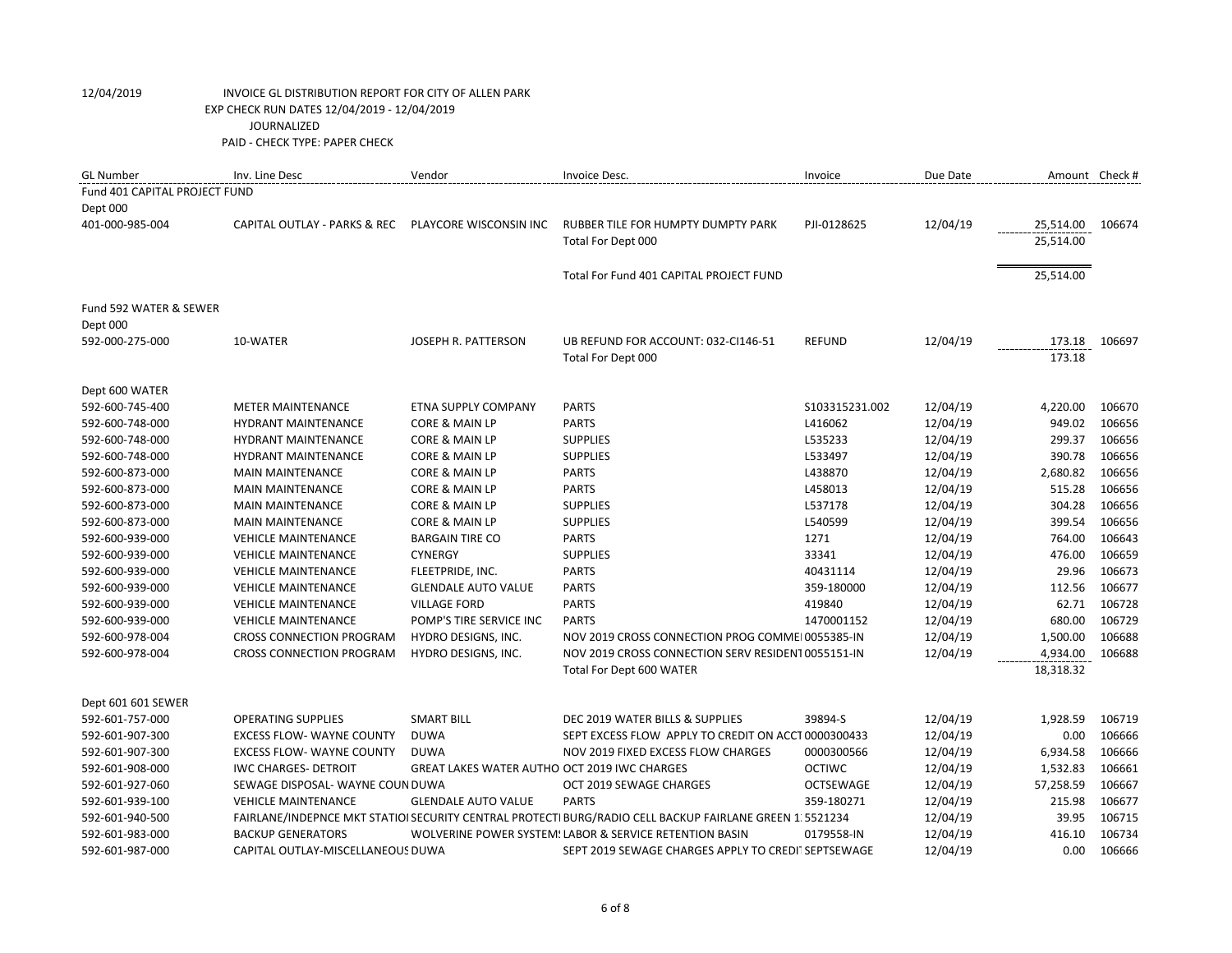| <b>GL Number</b>                               | Inv. Line Desc                                         | Vendor                                                              | Invoice Desc.                                           | Invoice        | Due Date             | Amount Check # |                  |
|------------------------------------------------|--------------------------------------------------------|---------------------------------------------------------------------|---------------------------------------------------------|----------------|----------------------|----------------|------------------|
| 592-601-987-000                                | CAPITAL OUTLAY-MISCELLANEOUS DUWA                      |                                                                     | OCT 2019 EXCESS FLOW APPLIED TO CREDIT OI 0000300446    |                | 12/04/19             | 0.00           | 106666           |
| 592-601-987-000                                | CAPITAL OUTLAY-MISCELLANEOUS DUWA                      |                                                                     | AUG 2019 SEWAGE CHARGES APPLIED TO CREL AUGSEWAGE       |                | 12/04/19             | 0.00           | 106666           |
|                                                |                                                        |                                                                     | Total For Dept 601 601 SEWER                            |                |                      | 68,326.62      |                  |
| Dept 603 603 BASIN                             |                                                        |                                                                     |                                                         |                |                      |                |                  |
| 592-603-757-000                                | <b>OPERATING SUPPLIES</b>                              | Q-MATION INC                                                        | <b>PARTS</b>                                            | PB81472        | 12/04/19             | 483.00         | 106708           |
| 592-603-853-000                                | TELEPHONE-BASIN                                        | <b>VERIZON WIRELESS</b>                                             | BASIN SERVICES 10/24-11/23/19                           | 9842793826     | 12/04/19             | 50.04          | 106727           |
| 592-603-931-000<br><b>BUILDING MAINTENANCE</b> |                                                        |                                                                     | WADE-TRIM/ASSOCIATES, INI PROF SERVICES 9/28/19-11/1/19 | 2016316        | 12/04/19             | 960.26         | 106730           |
|                                                |                                                        |                                                                     | Total For Dept 603 603 BASIN                            |                |                      | 1,493.30       |                  |
| Dept 604 ADMINISTRATION/DEBT                   |                                                        |                                                                     |                                                         |                |                      |                |                  |
| 592-604-820-000                                | ENGINEERING                                            | <b>BUCCILLI GROUP, LLC</b>                                          | INSPECTION SERVICES 11/5-11/8/19 UTILITY RE 3757        |                | 12/04/19             | 1,836.00       | 106649           |
|                                                |                                                        |                                                                     | Total For Dept 604 ADMINISTRATION/DEBT                  |                |                      | 1,836.00       |                  |
|                                                |                                                        |                                                                     | Total For Fund 592 WATER & SEWER                        |                |                      | 90,147.42      |                  |
| Fund 701 TRUST AND AGENCY                      |                                                        |                                                                     |                                                         |                |                      |                |                  |
| Dept 000                                       |                                                        |                                                                     |                                                         |                |                      |                |                  |
| 701-000-242-000                                | <b>CITY FESTIVITIES ESCROW</b>                         | ALLEN PARK MIDDLE SCHOOL 2019 CHRISTMAS PARADE                      |                                                         | 2019 CHRISTMAS | 12/04/19             | 200.00         | 106637           |
| 701-000-242-000                                | <b>CITY FESTIVITIES ESCROW</b>                         | EDSEL FORD HIGH SCHOOL M 2019 CHRISTMAS PARADE                      |                                                         | 2019 CHRISTMAS | 12/04/19             | 200.00         | 106640           |
| 701-000-242-000                                | <b>CITY FESTIVITIES ESCROW</b>                         | DEARBORN HIGH SCHOOL PIC 2019 CHRISTMAS PARADE                      |                                                         | 2019 CHRISTMAS | 12/04/19             | 200.00         | 106660           |
| 701-000-242-000                                | CITY FESTIVITIES ESCROW                                | ECORSE PUBLIC SCHOOLS MA 2019 CHRISTMAS PARADE                      |                                                         | 2019 CHRISTMAS | 12/04/19             | 200.00         | 106668           |
| 701-000-242-000                                | <b>CITY FESTIVITIES ESCROW</b>                         | RIVIERA, CINDY                                                      | REIMBURSEMENT FOR 2019 CHRISTMAS PARAI REIMBURSEMENT    |                | 12/04/19             | 164.23         | 106710           |
| 701-000-242-000                                | <b>CITY FESTIVITIES ESCROW</b>                         | WEST MIDDLE SCHOOL MARC 2019 CHRISTMAS PARADE<br><b>GRAPHICWEAR</b> | <b>SHIRT PATCH P&amp;R</b>                              | 2019 CHRISTMAS | 12/04/19             | 200.00<br>7.00 | 106731<br>106680 |
| 701-000-245-000<br>701-000-246-500             | PARKS & RECREATION ESCROW<br><b>ENGINEERING ESCROW</b> | <b>BUCCILLI GROUP, LLC</b>                                          | INSPECTION SERVICES 11/11-11/16/19 190013 3769          | 4438           | 12/04/19<br>12/04/19 | 1,458.00       | 106649           |
| 701-000-257-000                                | MISC TAX AP THEATRE                                    | <b>CITY OF ALLEN PARK</b>                                           | 2019 WINTER TAX BILLS & ASSESSMENT FOR CI 2019 TX BILLS |                | 12/04/19             | 2,944.97       | 106655           |
|                                                |                                                        |                                                                     | Total For Dept 000                                      |                |                      | 5,574.20       |                  |
|                                                |                                                        |                                                                     |                                                         |                |                      |                |                  |
|                                                |                                                        |                                                                     | Total For Fund 701 TRUST AND AGENCY                     |                |                      | 5,574.20       |                  |
|                                                |                                                        | <b>Fund Totals:</b>                                                 |                                                         |                |                      |                |                  |
|                                                |                                                        |                                                                     | Fund 101 GENERAL FUND                                   |                |                      | 52,489.32      |                  |
|                                                |                                                        |                                                                     | Fund 202 MAJOR STREET FUND                              |                |                      | 3,181.28       |                  |
|                                                |                                                        |                                                                     | Fund 203 LOCAL STREET FUND                              |                |                      | 91,268.32      |                  |
|                                                |                                                        |                                                                     | Fund 226 RUBBISH FUND                                   |                |                      | 1,587.17       |                  |
|                                                |                                                        |                                                                     | Fund 249 BUILDING FUND                                  |                |                      | 67.49          |                  |
|                                                |                                                        |                                                                     | Fund 250 DDA OPERATING                                  |                |                      | 4,410.00       |                  |
|                                                |                                                        |                                                                     | Fund 266 DRUG FORFEITURE - STATE                        |                |                      | 206.17         |                  |

Fund 271 LIBRARY 2,607.31